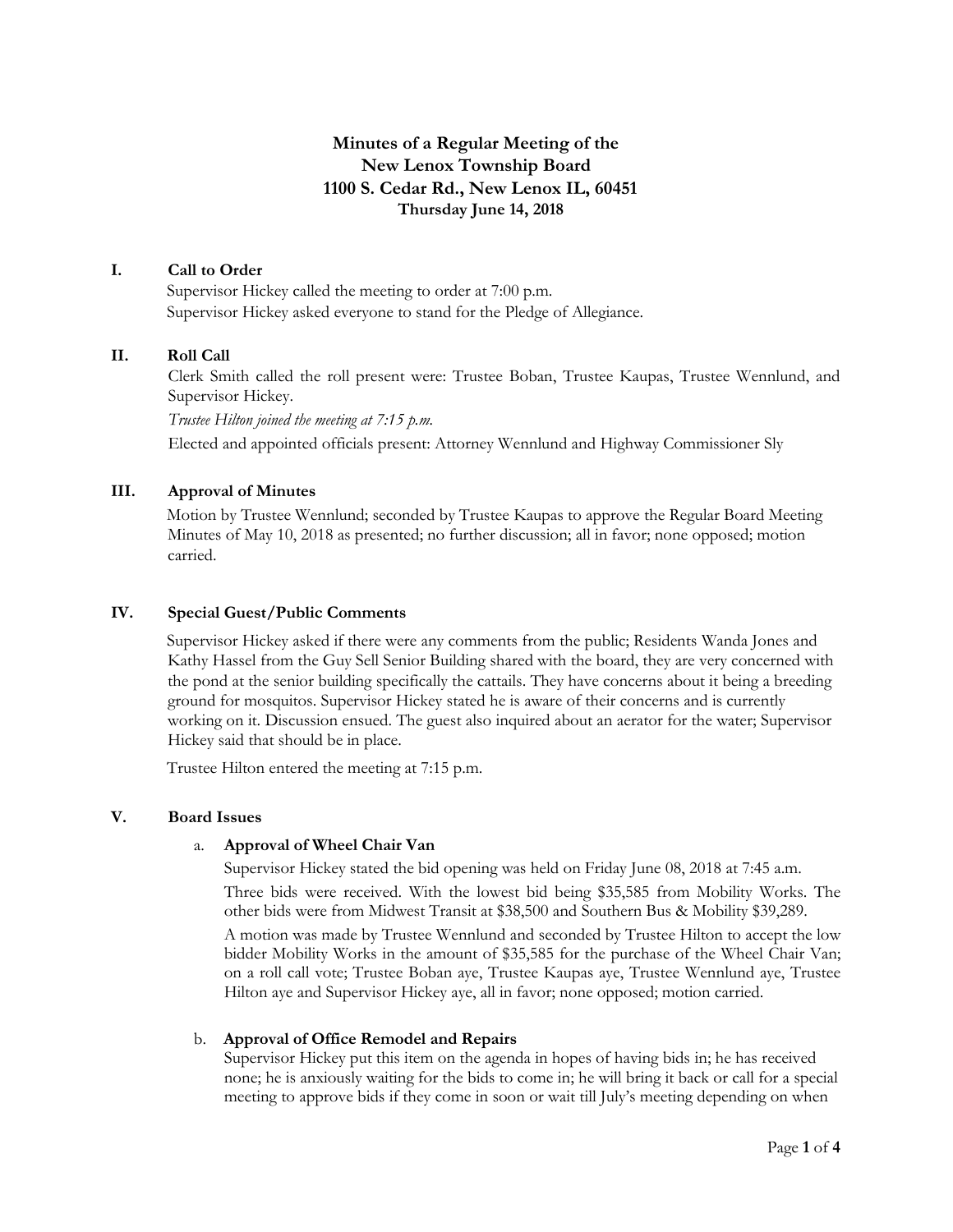he receives them. He realizes it's not that big of a job for contractors and it's the busy season. Supervisor Hickey would like to see this project started.

#### c. **Township Prevailing Wage Ordinance #2018-03**

Clerk Smith prepared the Ordinance and attached the current wages available from the Illinois Department of Labor.

A motion was made by Trustee Boban and seconded by Trustee Wennlund to adopt the 2018-03 Prevailing Wage Ordinance; on a roll call vote; Trustee Boban aye, Trustee Kaupas aye, Trustee Wennlund aye, Trustee Hilton aye and Supervisor Hickey aye, all in favor; none opposed; motion carried.

## **VI. Report from Township Officials**

#### **A. Supervisor**

#### 1. Supervisor Hickey

a) Had a visit today from the people with Alden from the senior housing across the street. They are going to be opening the 1<sup>st</sup> of July, their office is going to be opening next week. Supervisor Hickey said he was under the impression that it was going to be predominantly low income, from the conversation he learned that was not true. Currently only 3 are at low rate, 8 are at transition rate and the rest are \$1 under what we charge at the Guy Sell Building. He also stated that the size of their Apartments are significantly smaller compared to our Apartments. He will be reviewing our wait list and update it after they are operational.

b) He was contacted again by the Energy Aggregation people. They would like to see the Township participate again. He said would bring it to the board; to see if there is any interest in participating again. Discussion ensued: general direction was not to go forward with it.

c) Guy Sell Sign needs repair, Supervisor Hickey stated he received a price of \$1500 to use the same post, \$3200 for a new sign. He was hoping to find someone who needed community service. This is more than what he expected so he believes it would be best to do it in house.

d) A few months back, Supervisor Hickey and Highway Commissioner Sly spoke with Project Green an Energy Replacement Lighting Company, this group is also working with the Historical Society on The Old Methodist Church. Project Green assessed our lighting. The lighting in the board room has recently been updated, but not in the existing offices. The ones we replaced in the board room were forty years old fluorescent fixtures. The ones at the Senior Building are more current, but not the latest thing. Senior housing building we can buy the better tubes and have maintenance put them in. The outside fixtures on the Township Building, and poles, plus the ones in the hallways at the Senior Building that are on all night, he believes there would be long term savings to replace those with cost saving efficient updated ones. Originally the price was quoted at \$18,000 fee for changing the stuff at the senior housing, now the new quote for the common area at the senior building and the outside lighting at township is at \$17,282 Project Green would get the rebate money, so basically labor and cost of fixture they would be getting back in rebates. Discussion ensued. Trustee Boban agreed to meet with Supervisor Hickey to further consider the lighting. Supervisor Hickey will bring this back to the board.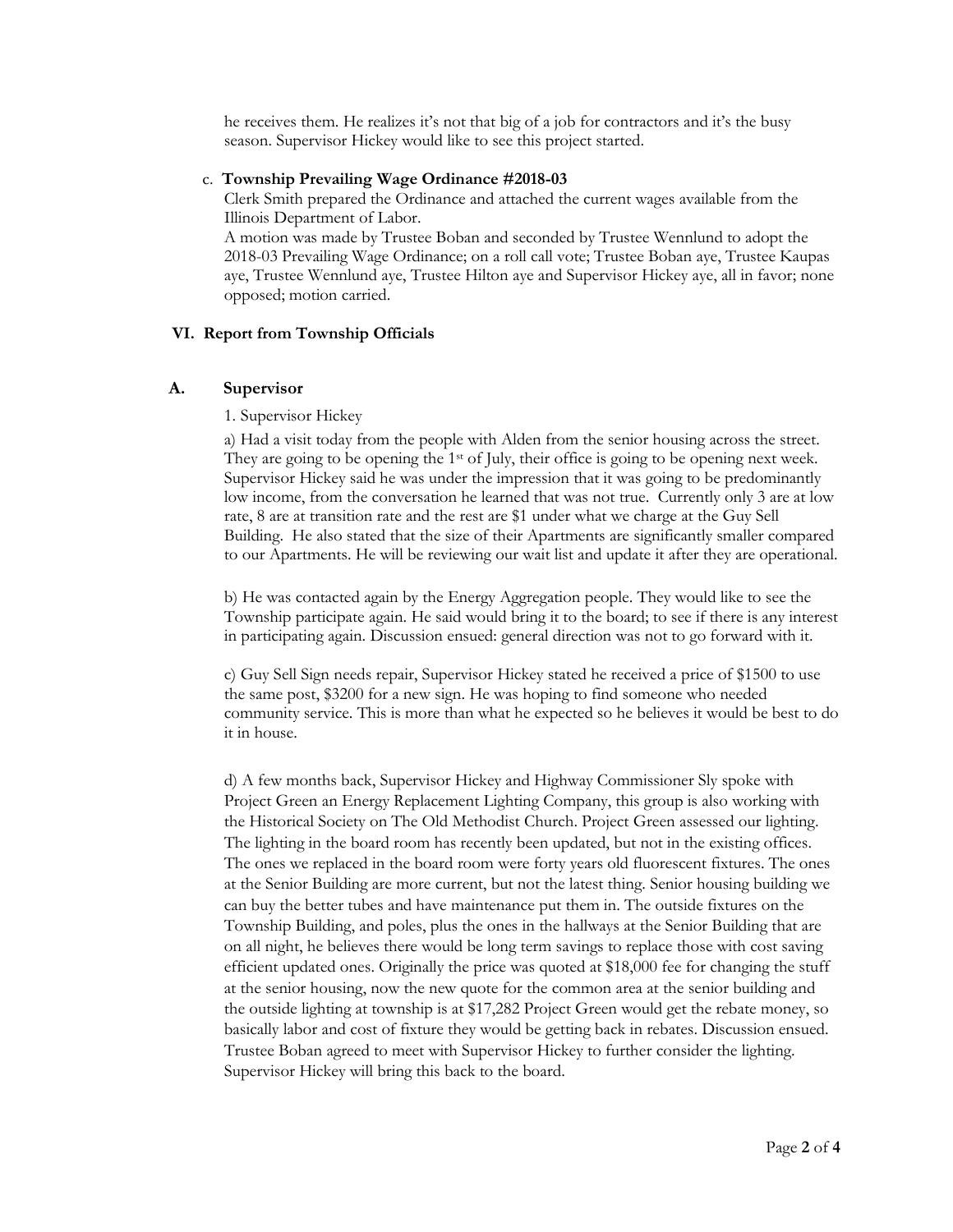e) Informational purpose, the mall Van had air conditioning work done to the unit, the bill was \$1200 now it's back in the shop again. This may be an item that we might need to consider for next year is to replace this Van as its getting old.

## **B. Trustee Reports**

1. Trustee Boban

a) Trustee Boban reported; On May 5th, Recycle Day the actual count for tires ended up being 114, we are paying to have them removed. Next year will be an 8:00 a.m. start time. Our guys did a great job.

b) Electronics Collection is holding steady with approximately 100 cars using it.

c) Mosquito Abatement Update, Trustee Boban spoke with the Village larvicide has been applied to all the retention ponds in the Township, first spraying took place last week. The next spraying is scheduled for the last week in June.

d) Trustee Boban is continuing to add items to the informational guidelines outline. "safe work practices for Township employees".

- 2. Trustee Kaupas no report.
- 3. Trustee Wennlund reported the cemeteries look beautiful, they are so well maintained he has no complaints at all. He drives by them daily and is very satisfied with how they look. Trustee Wennlund received no complaints on anyone not getting the Newsletter.
- 4. Trustee Hilton reported that we had almost 800 rides this month and still growing. She also stated that Debbie asked her to convey her gratitude and thanks to the board for their new van they really need it and are very anxious to get it and that it will be pretty much go straight into service as soon as they get it. Trustee Hilton also thanked Walley who helped with the shred event, he was invaluable. The Township was a great partner with the event it was very successful over 100 cars in just two hours.
- **C.** Clerk Smith no report
- **D.** Highway Commissioner reported there was blowout at Old Hickory and they fixed that today. He also reported they replaced a second garage door, the old one was pretty much water logged.
- **E.** Assessor report Supervisor Hickey stated that Assessor Hernandez couldn't make the meeting but wanted to portray to the board that her Chief Deputy Pam Parde will be retiring next Friday. Trustee Wennlund said she has been a figure here at the Township for a long time, has done a great job and will be missed. The board wished her well in retirement.

## **VII. Report from Attorney** Nothing to report

### **VII. Approval of Bills**

A motion was made by Trustee Wennlund, seconded by Trustee Kaupas, to accept and pay all bills and late bills as presented. on a roll call vote; Trustee Boban aye, Trustee Kaupas aye, Trustee